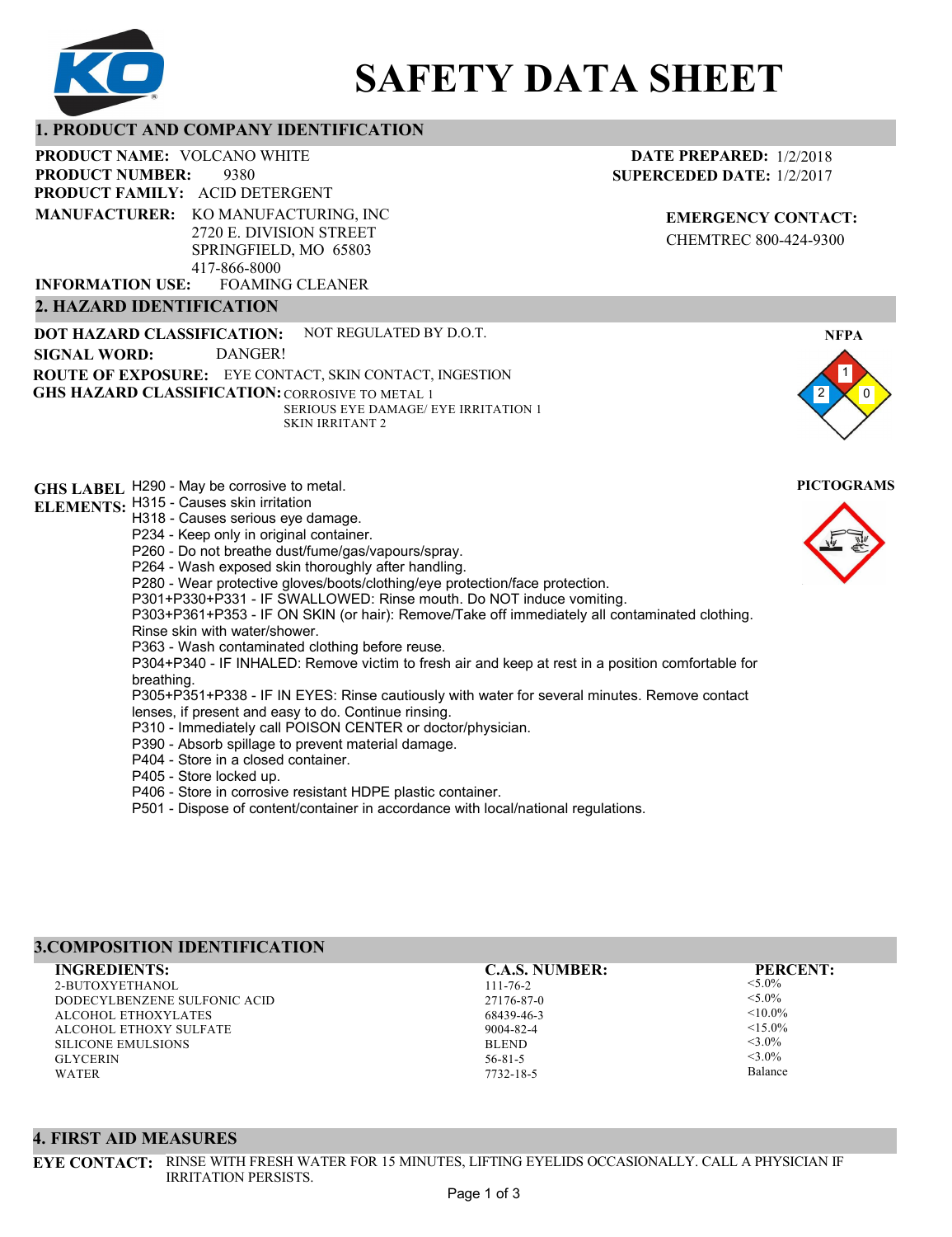# **4. FIRST AID MEASURES - CONTINUED**

**SKIN CONTACT:** RINSE WITH PLENTY OF FRESH WATER AND REMOVE CONTAMINATED CLOTHING IMMEDIATELY. CALL A PHYSICIAN IF IRRITATION PERSISTS.

**INGESTION:** RINSE MOUTH WITH FRESH WATER. DO NOT INDUCE VOMITING. CALL A PHYSICIAN IMMEDIATELY. IF CONSCIOUS, GIVE LARGE QUANTITIES OF WATER. DO NOT GIVE ANYTHING BY MOUTH IF UNCONSCIOUS.

**INHALATION:** IF OVERCOME BY EXPOSURE, REMOVE VICTIM TO FRESH AIR IMMEDIATELY. GIVE OXYGEN OR ARTIFICIAL RESPIRATION AS NEEDED. CALL A PHYSICIAN IMMEDIATELY.

#### **5. FIRE FIGHTING MEASURES**

**FLAMMABLE PROPERTIES:** NON FLAMMABLE.

**FLASH POINT:** >200 F

**SUITABLE EXTINGUISHING MEDIA:** DRY CHEMICAL, FOAM OR CARBON DIOXIDE, WATER SPRAY.

**UNSUITABLE EXTINGUISHING MEDIA:** NOT ESTABLISHED.

**SPECIFIC HAZARDS ARISING** NONE KNOWN.

**FROM THE CHEMICAL:**

**PROTECTIVE EQUIPMENT AND PRECAUTIONS FOR FIREFIGHTERS:** APPPROVED) AND FULL PROTECTIVE GEAR. WEAR SELF-CONTAINED BREATHING APPARATUS (PRESSURE DEMAND MSHA/NIOSH

#### **6. ACCIDENTAL RELEASE MEASURES**

**PERSONAL PRECAUTIONS:** AVOID CONTACT WITH EYES AND SKIN. SPILL AREA MAY BE SLIPPERY. WEAR PROPER PROTECTIVE EQUIPMENT WHEN DEALING WITH RELEASE.

**ENVIRONMENTAL PRECAUTIONS:** CONTAIN SPILL TO AVOID RELEASE TO THE ENVIRONMENT. KEEP CONTAINER TIGHTLY CLOSED WHEN NOT IN USE.

**METHODS FOR CONTAINMENT** COLLECT FOR DISPOSAL USING AN INERT ABSORBENT MATERIAL AND TRANSFER TO A **AND CLEAN-UP:** CONTAINER FOR REUSE OR DISPOSAL.

## **7. HANDLING AND STORAGE**

**HANDLING:** ALWAYS WEAR PROPER PROTECTIVE EQUIPMENT WHEN HANDLING. WASH THOROUGHLY AFTER HANDLING.

**STORAGE:** STORE IN A COOL, DRY PLACE. KEEP OUT OF REACH OF CHILDREN. KEEP LID TIGHTLY CLOSED WHEN NOT IN USE.

#### **8. EXPOSURE CONTROLS/PERSONAL PROTECTION**

**ENGINEERING CONTROLS:** NONE REQUIRED UNDER NORMAL USE. **EYE / FACE PROTECTION:** CHEMICAL SAFETY GLASSES. **SKIN PROTECTION:** CHEMICAL RESISTANT GLOVES. **THRESHOLD LIMIT VALUE (TLV):** 2-BUTOXYETHANOL, 20 PPM

## **9. PHYSICAL AND CHEMICAL PROPERTIES**

**AUTO-IGNITION TEMPERATURE:** NOT ESTABLISHED.

**PHYSICAL STATE:** LIQUID. **APPEARANCE: ODOR: BOILING POINT:** NOT ESTABLISHED. **FREEZING POINT:** NOT ESTABLISHED. **SPECIFIC GRAVITY:** 1.03 **pH (1%): EVAPORATION RATE:** NOT ESTABLISHED. **FLASH POINT: LOWER FLAMMABILITY/EXPLOSIVE LIMIT:** NOT ESTABLISHED. **UPPER FLAMMABLE/EXPLOSIVE LIMIT:** NOT ESTABLISHED.. 2.5-3.5  $>200$  F AMBER LIQUID. CHERRY SCENT. **VISCOSITY: REALITIVE DENSITY:** 8.6 LBS./GL. **SOLUBILITY: VAPOR PRESSURE:** NOT ESTABLISHED. **VAPOR DENSITY:** NOT ESTABLISHED. **DECOMPOSITION** NOT ESTABLISHED. **TEMPERATURE: PARTICAL COEFFICIENT:** NOT ESTABLISHED. **N-OCTANOL/WATER** NOT ESTABLISHED. SOLUBLE.